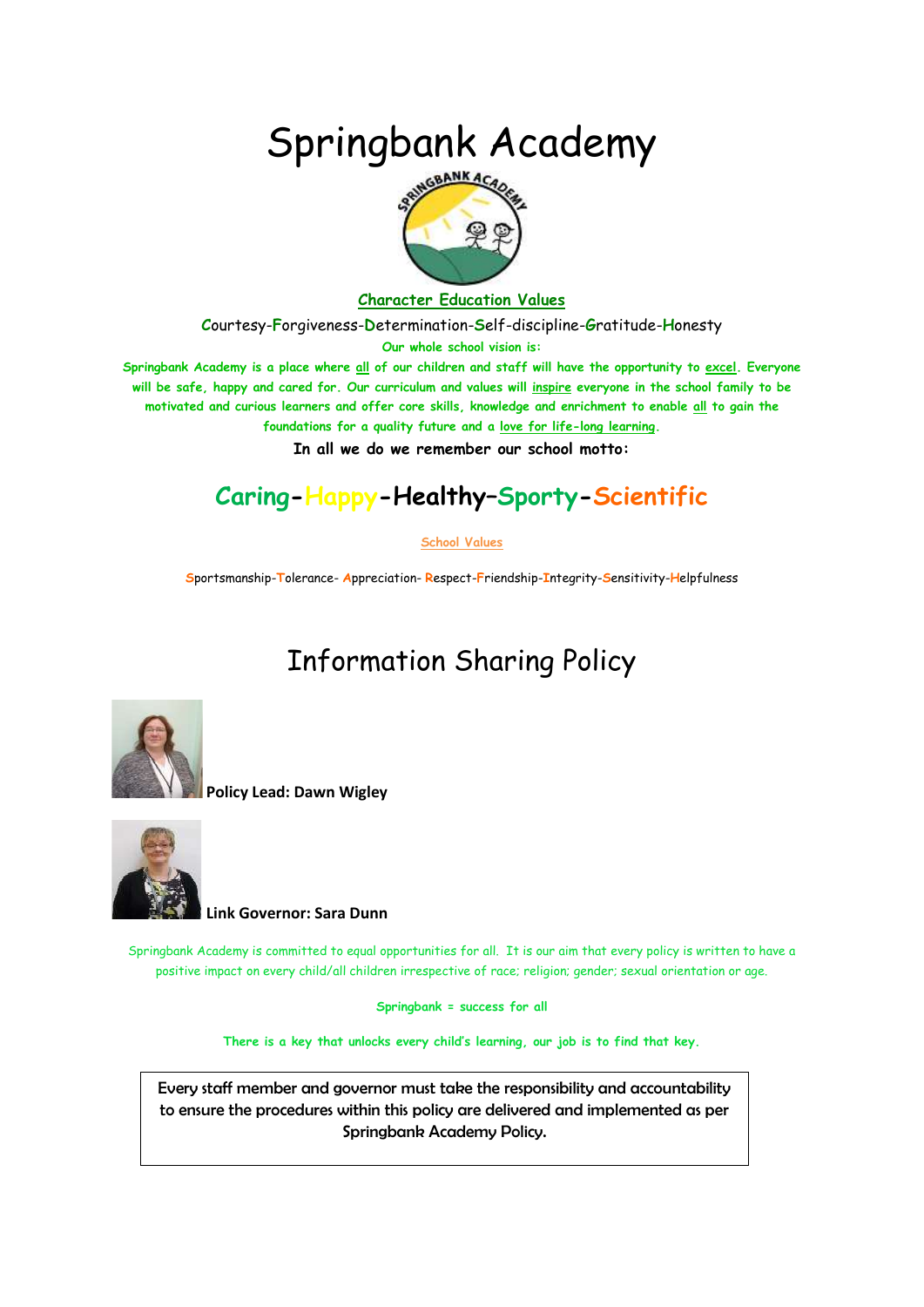# Information Sharing Policy

Child Protection Information sharing is an important aspect of safeguarding children and vulnerable people. Serious Case Reviews often record that a failure to share information has been a key factor. It is important however that information is shared legally.

#### The duty to share information arises from:

#### Children Act 1989

Children Act 2004 Section 11 - Duty to arrange to ensure their functions are discharged with regard to the need to safeguard and promote the welfare of children

Data Protection Act 1998 Section 29 - Disclose personal information without consent to detect or prevent crime

Defined category of public interest: The protection of vulnerable members of the community when children are suffering or may be at risk of suffering significant harm, concerns must always be shared with children's social care or the police.

### **Sharing Information**

At Springbank Academy we make it clear to parents and carers that we have a duty to share information with other agencies where there is a safeguarding concern. However, consent will be sought directly from parents on a case-by-case basis. As part of our good practice we will work in partnership with parents and carers. This means that in general school will share information with other agencies with the parents' knowledge and consent.

When school feels that a referral should be made to social care, we will seek the consent of parent and request permission for multi-agency checks, however, the duty to refer overrides this, as the safety of the child is paramount.

Seeking consent is not required, if to do so would place a person at increased risk of harm (usually the child, but also a family member or another person); prejudice the prevention, detection or prosecution of a serious crime; or lead to an unjustifiable delay in making enquiries.

School will record the request for consent and the outcome on the inter- agency referral form. Where the parent refuses consent or is not asked, this will be recorded on the Inter Agency referral form as will the decision to share information without consent.

The Data Protection Act is not a barrier to sharing information. It provides a framework to ensure that personal information about living persons is shared appropriately.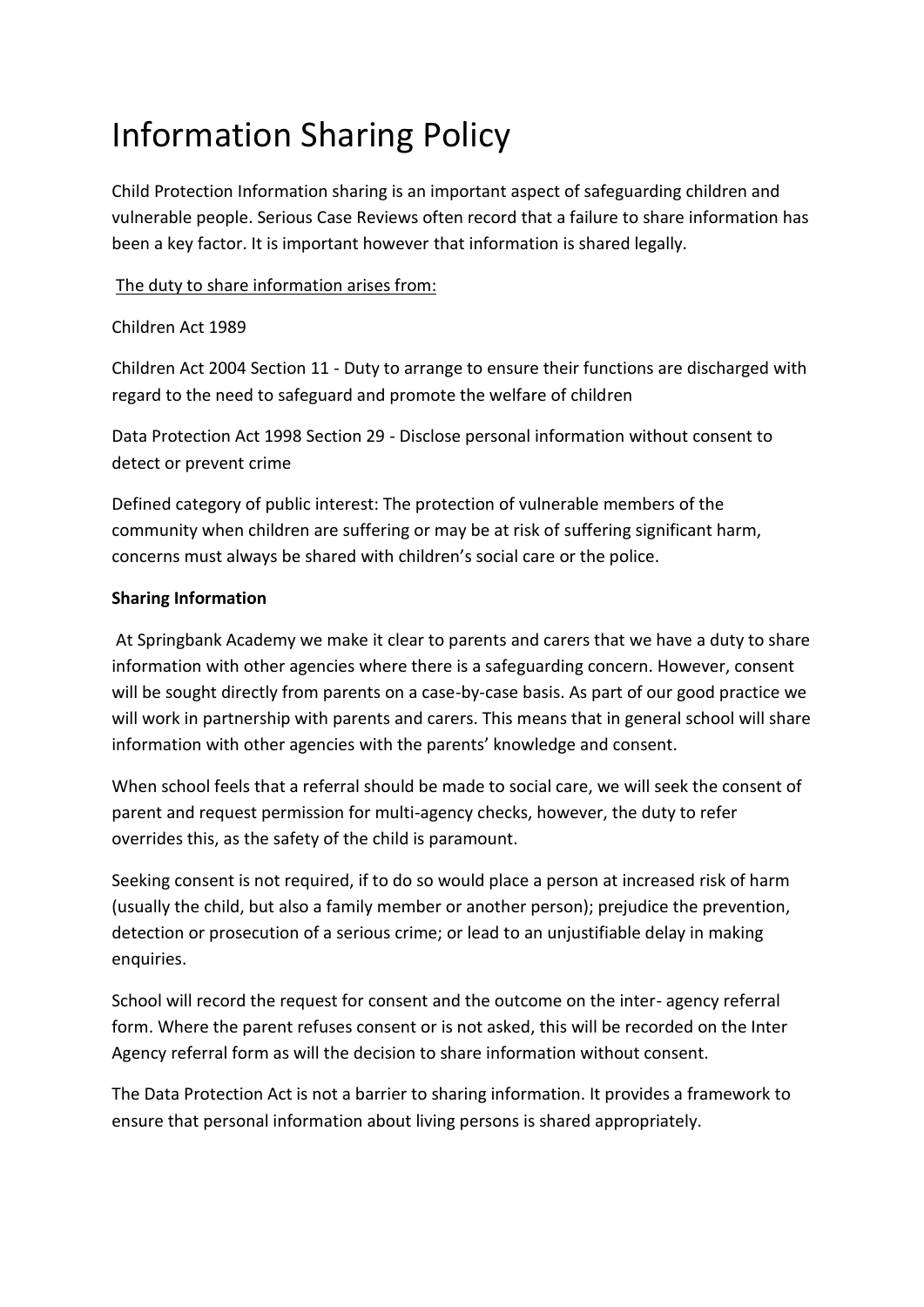#### We will:

• Be open and honest with the person (and/or their family where appropriate) from the outset about why, what, how and with whom information will, or could be shared, and seek their agreement, unless it is unsafe or inappropriate to do so.

• Seek advice if in any doubt, without disclosing the identity of the person where possible.

• Share with consent where appropriate and, where possible, respect the wishes of those who do not consent to share confidential information. We may still share information without consent if, in our judgement, that lack of consent can be overridden in the public interest, for example, protection of a vulnerable child or adult. This will always be made on judgement on the facts of the case.

• Consider safety and well-being: We will base information sharing decisions on considerations of the safety and well-being of the person and others who may be affected by their actions.

• Ensure that all information shared is necessary, proportionate, relevant, accurate, timely and secure and is necessary for the purpose for which we are sharing it, is shared only with those people who need to have it, is accurate and up to date, is shared in a timely fashion, and is shared securely.

• Keep a record of our decision and the reasons for it – whether it is to share information or not.

#### **Sharing information with other schools**

Child Protection information must be transferred as soon as possible to the pupil's new school, but kept separately from the main pupil file. It is important to transfer this information to prevent harm to a child. Parental consent is not required to transfer this data, since it is held to prevent harm to a child. Where parents object, the fact should be recorded and the reasons to transfer should be noted. Primary schools do not need to keep copies of any records in the pupil record except if there is an ongoing legal action when the pupil leaves the school. Custody of and responsibility for the records passes to the school the pupil transfers to.

Although it is the duty of the previous school to transfer the data within five days to the new school when children are admitted to Springbank Academy, we will contact the previous school to check whether there are child protection records and to transfer them when they exist, where ever possible using CPOMS.

When we need to share information by post the following procedures will be adhered to.

• Confirm the name, department and address of the recipient.